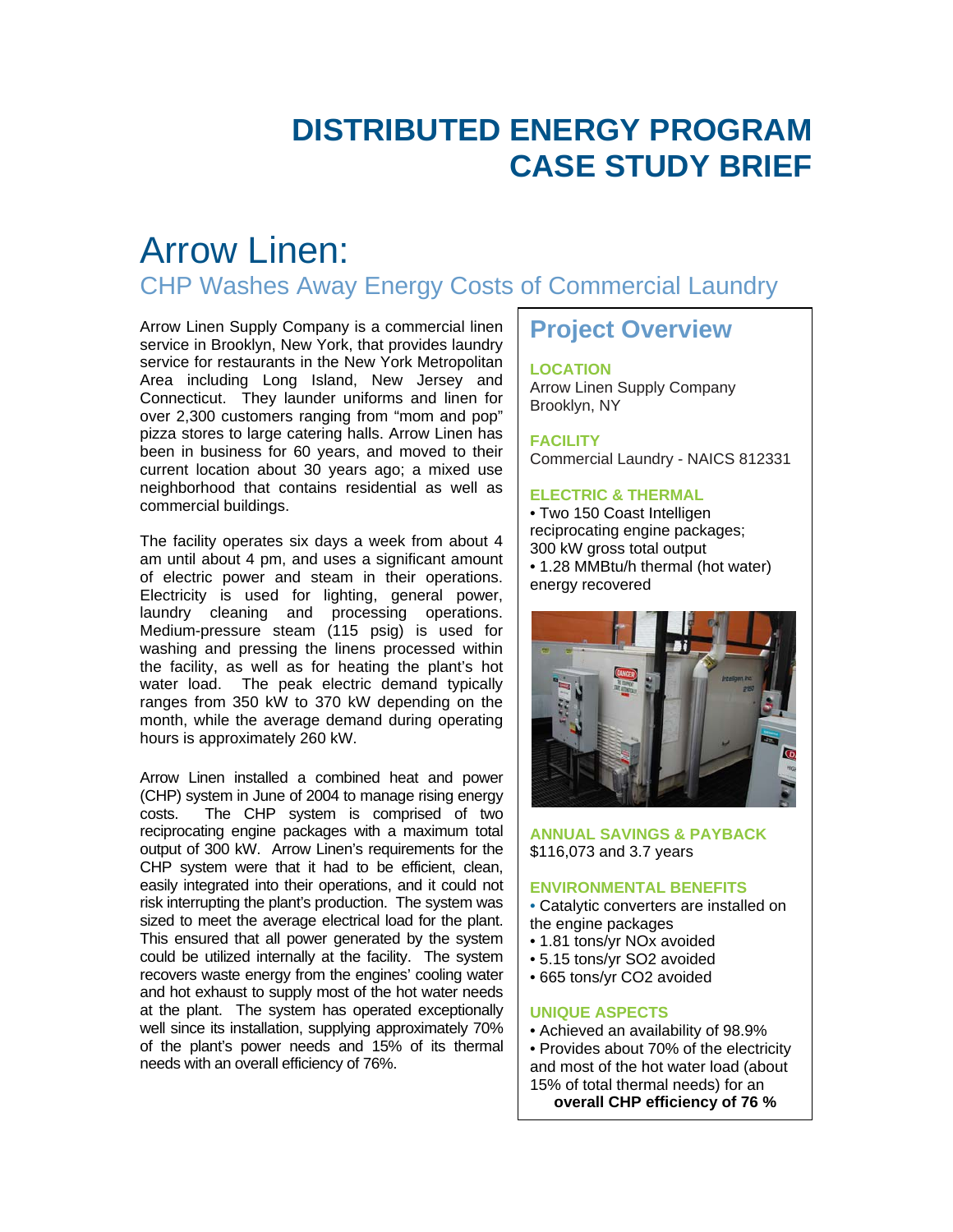### System Description

Prior to the installation of the CHP system, Arrow Linen purchased all their electricity from Consolidated Edison and their natural gas from National Grid. Overall, Arrow Linen's annual energy costs were around \$600,000. Both the process steam and hot water loads were provided by a natural gas-fueled boiler. Approximately 80 to 85% of the boiler's steam output was used for direct injection into the washers and was not normally returned as condensate. The balance of the steam was used in the ironers for pressing and for heating hot water. About 15% of the 115 psig steam coming out of the boiler was stepped down to 15 psig through a pressure reduction valve and used to generate hot water through an indirect heating coil in the hot water tank and for preheating boiler feed water.

Photo: Arrow Linen Laundry Facility



The CHP system installed at Arrow Linen consists of two Coast Intelligen 150 kW reciprocating engine packages that use rich-burn Mann engines. A schematic of the system as installed is shown in Figure 1. Recovered heat from the engines is used to heat domestic hot water and preheat boiler feed water in priority order. Coolant is routed through the engine blocks to cool the engines (recovering heat in the process) and then through heat exchangers in the engines' exhaust to capture additional heat. The primary thermal load - the domestic hot water tank (3300 gal) - is heated by the energy recovered from the engines through an intermediate heat exchanger loop that runs at constant volume. If hot water demand falls below the energy available from the engines, the excess heat is used to preheat boiler make-up water through a second intermediate heat exchanger loop similar to the domestic hot water loop.

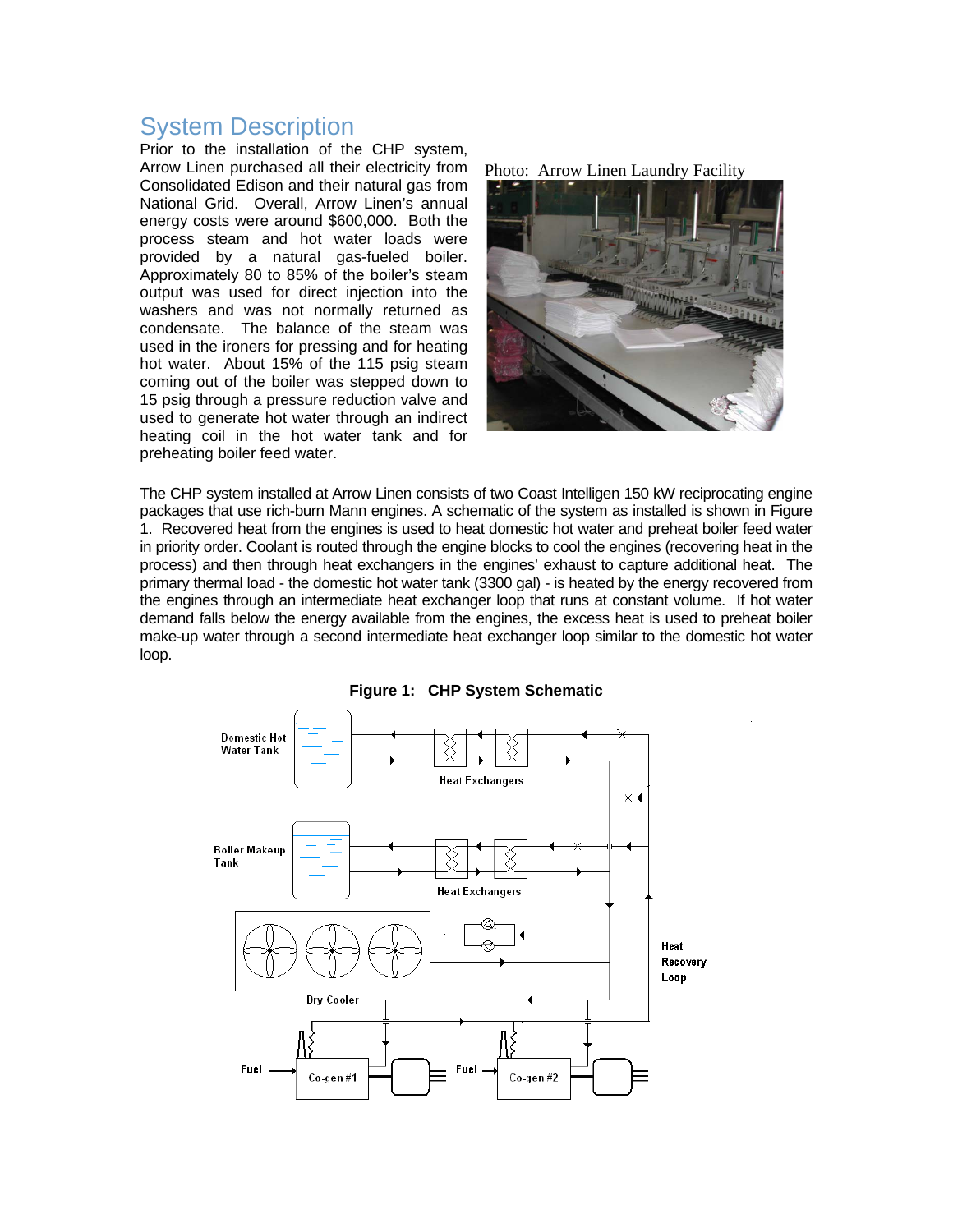The intermediate heat exchanger loops in both instances are to ensure that both domestic hot water and steam are absolutely clean for laundry operations. If the thermal demand for hot water or boiler makeup falls below the energy recovered from the engines, then excess energy is dumped from the engine coolant in the dry cooler.

The CHP system is designed to track the laundry's electric load by adjusting its output to correspond with facility demand. As the plant begins its operations the electric load starts to increase, and when the facility electric load exceeds 80 kW, the first engine starts. When the facility load exceeds 155 kW, the second engine starts. This process is reversed at shutdown. When the laundry's load falls below 155 kW, the first engine shuts down. When the load falls below 80 kW, the second engine shuts down.

One of the more interesting aspects of this installation has to do with the CHP system's location on top of the roof of the Arrow Linen building. The laundry's property is limited and all the space at ground level is required for laundry operations. Supporting the system's installation on the laundry's roof was a challenge. Most roofs are not designed to support such heavy weights, and re-enforcing the roof to accommodate the weight of the CHP system was deemed to be too costly. Instead, a cantilevered platform was constructed on four posts. These posts went down through the roof and into a very substantial foundation on the ground (the foundation was actually the foundation of the plant's original oil fired boiler stack). The system's location on the roof of the laundry and the closeness of adjacent residential properties (some within 150 feet) required extensive sound containment measures. An elaborate sound containment wall was installed around the CHP system to mitigate noise issues with the laundry's neighbors. A decibel meter was also installed at the property line to monitor the system's compliance with sound regulations.

## System Performance

The CHP system at Arrow Linen was tied into a real-time monitoring program operated by Connected Energy Corp. Operating data and system parameters were continuously monitored over a period of several years. Performance of the CHP system was monitored by the Energy Solutions Center and analyzed for a twelve month period beginning in November 2005 and ending in October 2006. Table 1 shows the performance of the CHP system compared to the energy characteristics of the plant before installing CHP, and compared to an estimate of what the plant's energy use would have been over this period if the CHP system had not been operating. The CHP system operated a total of 4,475 hours during the twelve month period, generating 881,458 net kWh - about 70% of the plant's total power needs. The system also supplied 5,780 MMBtu of hot water to the facility, displacing about 14% of the plant's boiler fuel for that period. The system saved an estimated 5,631 MMBtu of total energy during that same period, assuming a displaced boiler efficiency of 80% and a utility heat rate of 10,000 Btu/kWh. The CHP system lowered Arrow Linen's annual energy costs by \$116,000 through reducing the amount of purchased electricity.

The average output of the CHP system over the twelve month period was less than the full load design values – average gross power output was 206 kW (197 kW net output) compared to the design output of 300 kW. Much of this difference was due to the duty-cycle of the system. Since the system at Arrow Linen is designed to track the electrical load of the facility, causing one engine to modulate constantly, the system rarely operates with both engines at full power given the daily load profile of the laundry. Engine generators typically lose some electrical and thermal efficiency when operated at part load conditions. Even with this duty-cycle, however, the system achieved a high overall thermal efficiency of 76%.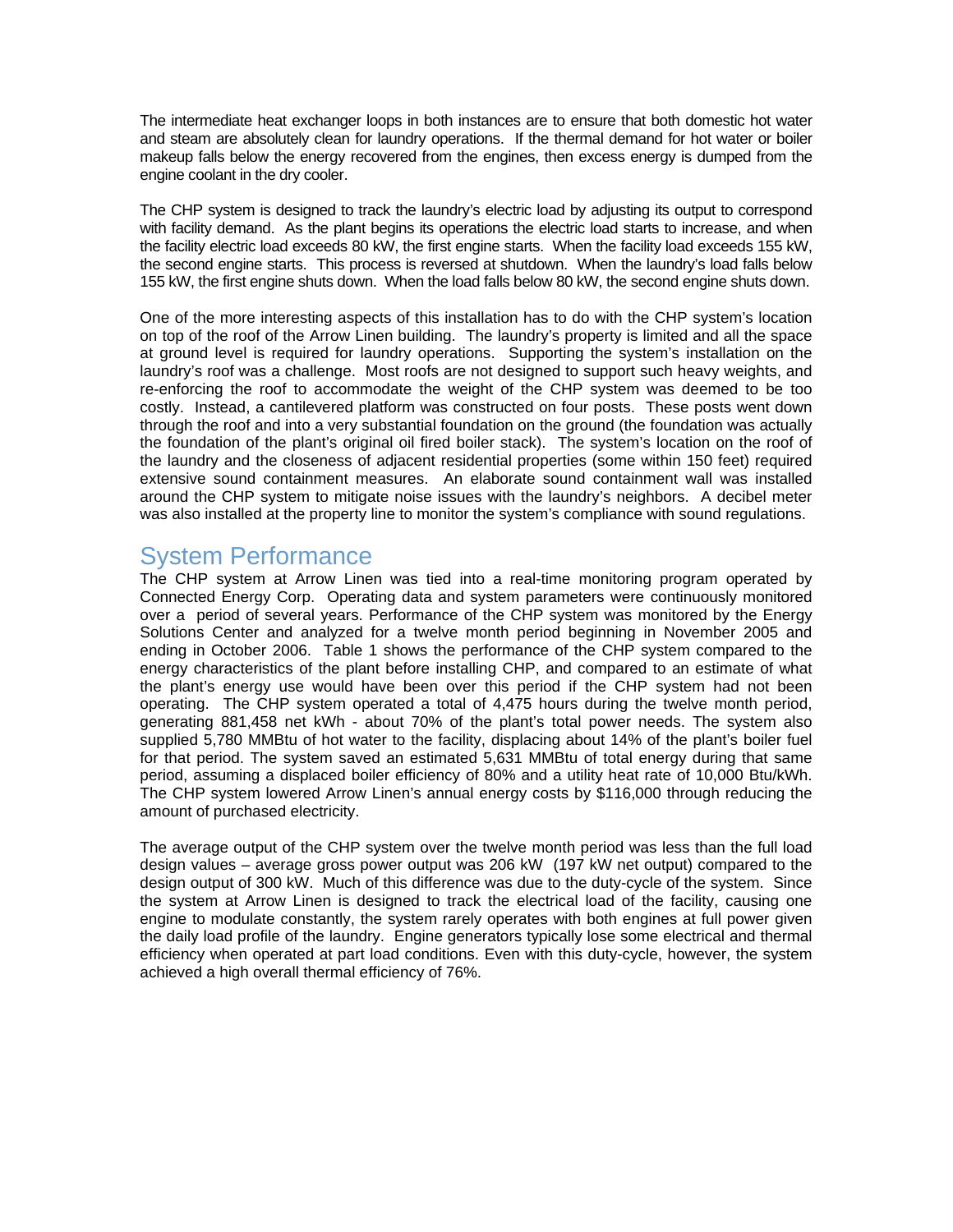|                                           | <b>June 2003</b><br>thru May 2004 | <b>W/O CHP</b><br>November 2005<br>thru October<br>2006<br>(Calculated) | <b>With CHP</b><br>November 2005<br>thru October<br>2006<br>(Actual) |
|-------------------------------------------|-----------------------------------|-------------------------------------------------------------------------|----------------------------------------------------------------------|
| <b>Energy Use</b>                         |                                   |                                                                         |                                                                      |
| CHP System Average Electric Output, kW    | n/a                               | n/a                                                                     | 197                                                                  |
| Facility's Peak Demand, kW                | 372                               | 378                                                                     | 378                                                                  |
| Average Monthly Grid Demand, kW           | 262                               | 257                                                                     | 60                                                                   |
| Average Monthly Peak Demand Reduction, kW | n/a                               | n/a                                                                     | 120                                                                  |
| Purchased power, kWh                      | 1,504,800                         | 1,250,645                                                               | 369,200                                                              |
| CHP Generated Power, kWh                  | n/a                               | n/a                                                                     | 881,458                                                              |
| CHP Thermal Recovery, MMBtu               | n/a                               | n/a                                                                     | 5,780                                                                |
| Boiler Fuel, MMBtu                        | 48,076                            | 47,899                                                                  | 40,675                                                               |
| CHP Fuel, MMBtu                           | n/a                               | n/a                                                                     | 11,501                                                               |
| <b>Energy Costs</b>                       |                                   |                                                                         |                                                                      |
| <b>CHP Natural Gas Cost</b>               | n/a                               | n/a                                                                     | \$127,507                                                            |
| <b>Boiler Natural Gas Cost</b>            | \$431,795                         | \$667,497                                                               | \$567,670                                                            |
| <b>Total Fuel Cost</b>                    | \$431,795                         | \$667,497                                                               | \$695,177                                                            |
| <b>Total Purchased Electricity Cost</b>   | \$167,906                         | \$231,947                                                               | \$74,973                                                             |
| Incremental CHP O&M                       | n/a                               | n/a                                                                     | \$13,222                                                             |
| <b>Total Costs</b>                        | \$599,701                         | \$899,444                                                               | \$783,372                                                            |
| <b>Annual Savings</b>                     | n/a                               | n/a                                                                     | \$116,073                                                            |

### **Table 1: Performance Summary**

## Economic Analysis

Overall installation costs of the CHP system were approximately \$1,021,000. This represents a total installed cost of approximately \$3,400/kW. It should be noted that the Arrow Line installation included a number of cost items that would not necessarily be incurred in a more typical installation. These costs totaled \$316,000 and included such things as improvements that were made to the laundry at the time of construction, instrumentation costs occasioned by the CHP system's role as a demonstration site for NYSERDA, and the additional costs necessitated by the CHP system's location on the laundry's roof as well as sound containment. With adjustments made for these costs, the total installed cost of the system corresponds to approximately \$2,350/kW.

Arrow Linen received a number of financial incentives that enhanced the overall economics of the project. These included a grant from the New York State Energy Research and Development Authority (NYSERDA) as part of NYSERDA's CHP demonstration program designed to promote the installation of high efficiency CHP systems in commercial or industrial applications. This was used to reduce the capital cost of the system to Arrow Linen by almost \$1,400/kW. Arrow Linen also receives a production incentive from the Energy Cost Savings Program initiated by New York City to support increased investment in energy efficiency and support the use of clean on-site generation systems. The program initially provides \$.0444/kWh for power generated for up to 13,140,000 kWh annually, and provides a rebate for thermal energy recovered based on 58% of the regulated delivery charge for natural gas. The incentive lasts for 12 years and begins to decrease by 20% per year in the eighth year. This incentive is actually credited toward Arrow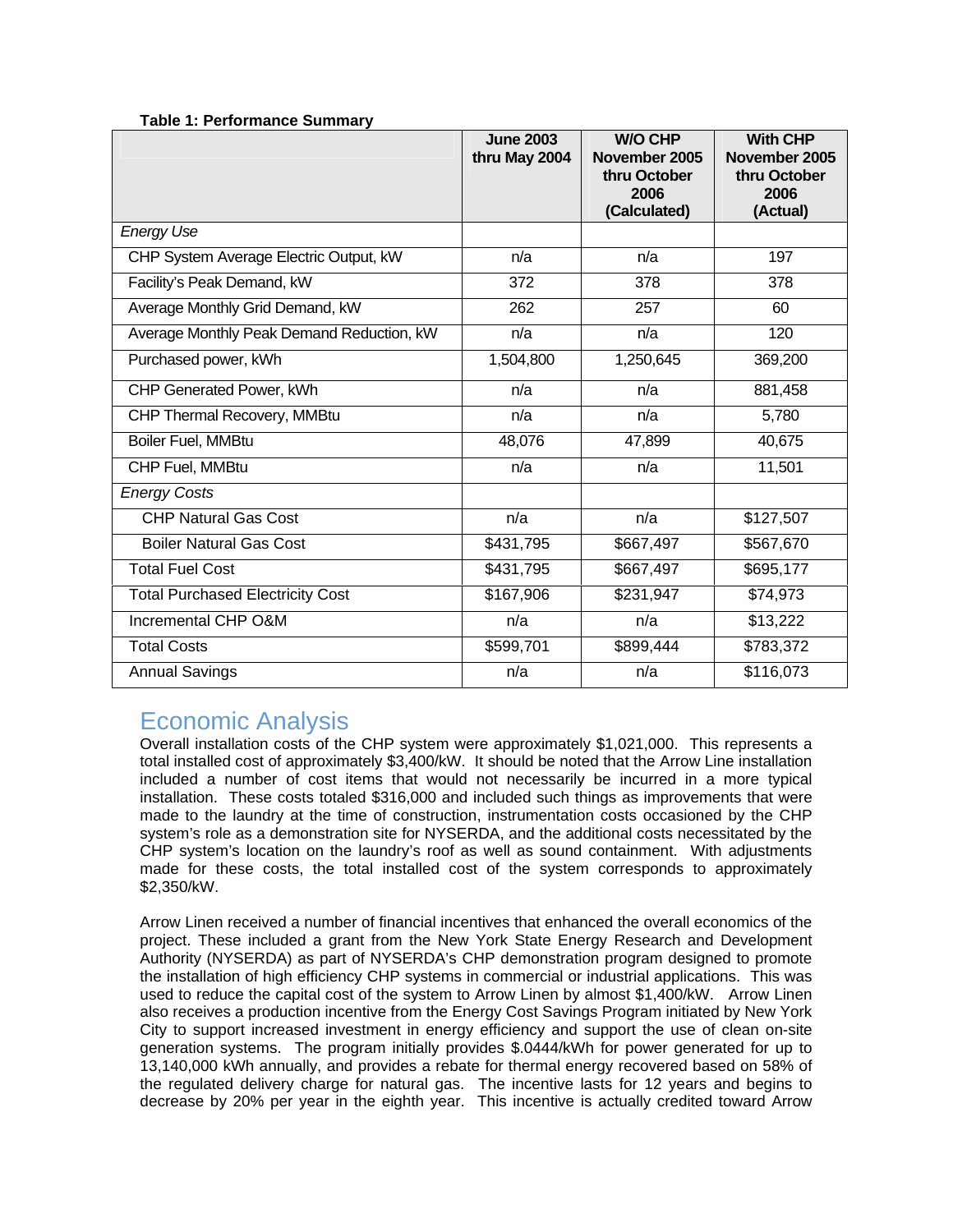Linen's natural gas bill on a retroactive basis. Finally, the natural gas consumed by the CHP system is provided at a discount compared to the gas used in the existing boiler. New York allows an incentive gas rate that discounts transportation and distribution costs for CHP gas consumption for systems below 1 MW. In the case of Arrow Linen, this discount is approximately \$0.20/therm or \$2.00/MMBtu.

Table 2 shows the simple payback for the project calculated several different ways to show the impact of varying capital costs as well as the impact of economic incentives. The table shows the costs and simple payback that Arrow Linen experienced (Arrow Linen Costs), as well as what the cost and simple payback would have been without the additional capital cost items described above (Typical Installation Costs) - the installed cost and payback without the additional capital costs are more representative of CHP systems in this size range. Simple payback for the CHP system without including any economic incentives range from 6.1 years for the Typical Installation Costs case to 8.8 years for Arrow Linen's specific costs. Including the NYSERDA CHP demonstration funding incentive and the New York City energy production incentive (Energy Cost Savings Program) reduces Arrow Linen's payback on the system to 3.7 years; applying these same incentives to the Typical System Costs results in a 1.8 year payback.

|                                          | <b>Arrow Linen</b><br>Costs | <b>Typical</b><br><b>Installation Costs</b> |
|------------------------------------------|-----------------------------|---------------------------------------------|
|                                          |                             |                                             |
| Total Installed Costs, \$                | \$1,021,000                 | \$705,000                                   |
| Total Installed Costs, \$/kW             | \$3,403                     | \$2,350                                     |
| Operating Savings (no incentives), \$    | \$116,073                   | \$116,073                                   |
| Simple Payback (no incentives), years    | 8.8                         | 6.1                                         |
| NYSERDA Capital Cost Incentive, \$       | \$417,831                   | \$417,831                                   |
| Net Installed Costs, \$                  | \$603,169                   | \$287,169                                   |
| NYC Production Incentive, \$/year        | \$47,726                    | \$47,726                                    |
| Net Operating Savings (w/incentives), \$ | \$163,799                   | \$163,799                                   |
| Simple Payback (w/incentives), years     | 3.7                         | 1.8                                         |

#### **Table 2: Simple Payback**

### Project Implications

Overall, the CHP system at Arrow Linen has performed exceptionally well. It has exceeded the expectations of both the facility and the system developers in terms of reliability, and has generated significant savings of energy and dollars. Reciprocating engine systems typically have availabilities in the 90 to 98% range. The availability of the CHP system at Arrow Linen was calculated to be 98.9%, much higher than typical systems. A sound design strategy and a good maintenance contract were the primary reasons for this exceptional performance.

According to Frank Park, the plant manager for Arrow Linen, several valuable lessons were learned in the course of this project and several key issues became apparent for optimizing the performance of a CHP system in this industry. First is the need for trained service personnel being available on a timely basis and the importance of regularly scheduled maintenance. Operation of the CHP system is largely automatic at Arrow Linen. Under the full service maintenance contract, Coast Intelligen is automatically notified by the CHP facility's control system if there is a fault needing attention and they dispatch service personnel upon such notification. Second is the advantage of doing background research on CHP before installation. Park stated that he was helped by doing research into the installation of other CHP systems,